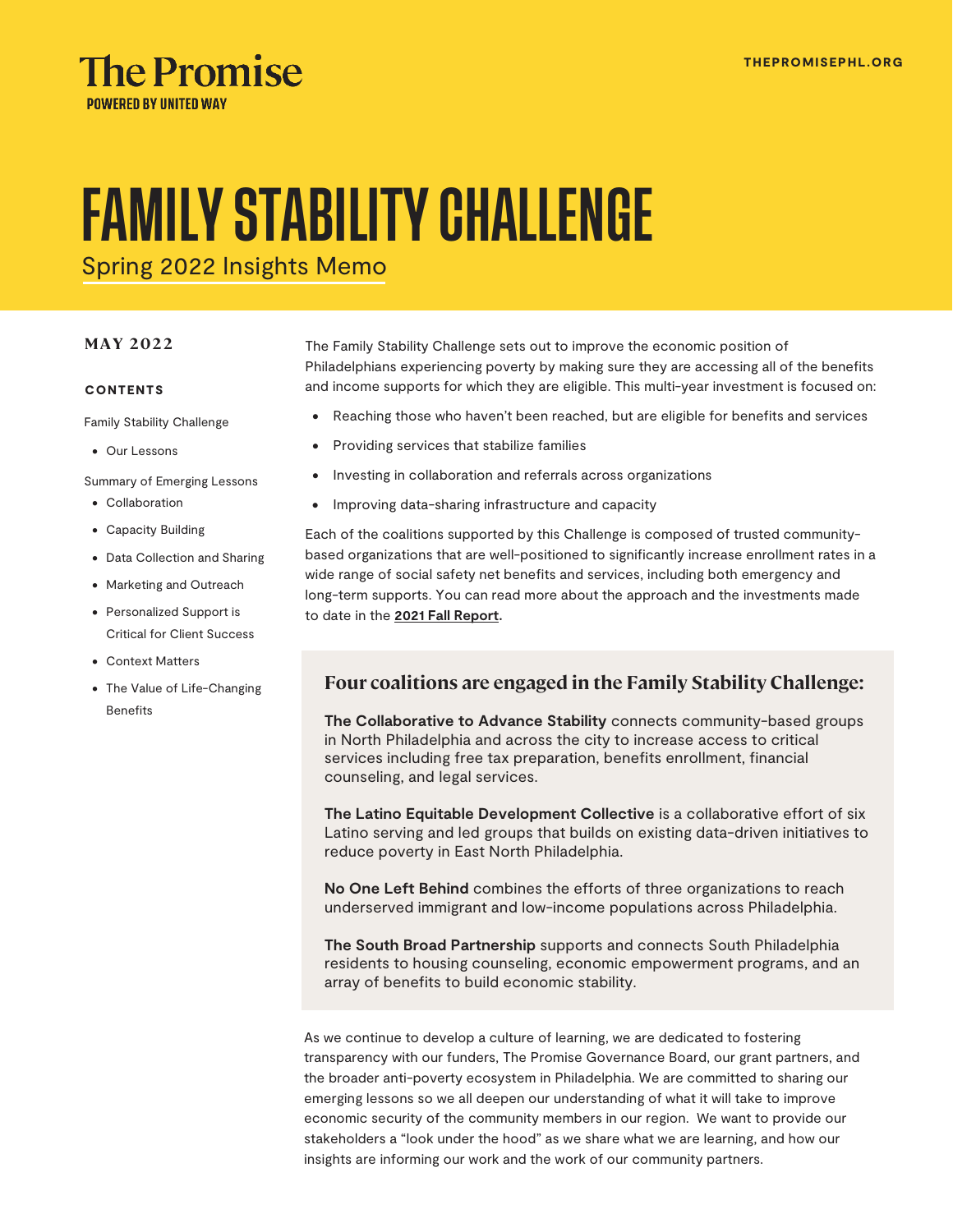#### **Our lessons align with seven themes:**

- **Collaboration:** While not new to community-based organizations, collaboration still requires time to build relationships and establish trust. This work is a precursor to collaborating effectively.
- **Capacity Building**: Supporting a new, community-based initiative with a focus on learning required new muscles and embracing emergent strategies based on the needs of the community-based organizations.
- **Data Collection and Sharing:** Sharing data across organizations that are mandated to protect personally identifiable information (PII) is a formidable challenge, and one that impacts the efficacy of inter-agency referrals as well as coalition-level progress monitoring.
- **Marketing and Outreach:** Marketing and outreach to community members may be the single most important factor driving awareness and uptake of social safety net benefits. Financial support and technical assistance from The Promise have assisted in deepening this capacity.
- **Personalized Support is Critical for Client Success:** A significant level of engagement may be required to get some clients from intake through the entire process required to secure benefits, particularly if multiple benefits are involved.
- **Context Matters:** Trends in service delivery data during the first year of the Family Stability Challenge cannot be properly understood without considering the variety of factors impacting service delivery and uptake
- **The Value of Life Changing Benefits:** FSC coalitions have secured important benefits for community members, and in many cases the value of those benefits received by an individual or family has been life-changing.

## **Summary of Emerging Lessons**

#### **Collaboration**

**While not new to community-based organizations, collaboration still requires time to build relationships and establish trust. This work is a precursor to collaborating effectively.** 

"Effective collaboration is one that utilizes the strengths, vision, and creativity of all partners to garner results that exceed what any one partner would have been able to accomplish singularly successfully. Any joint venture is initially approached with caution, but as trust is built, the collaborative relationship strengthens. [Our coalition] has grown in this way. Because of the coalition, we have more referrals between our organizations. It is beneficial that the organizations in our partnership (although offering some overlapping services) offer different services that allow our collaboration to offer more comprehensive assistance to our community."

- FSC Community Partner

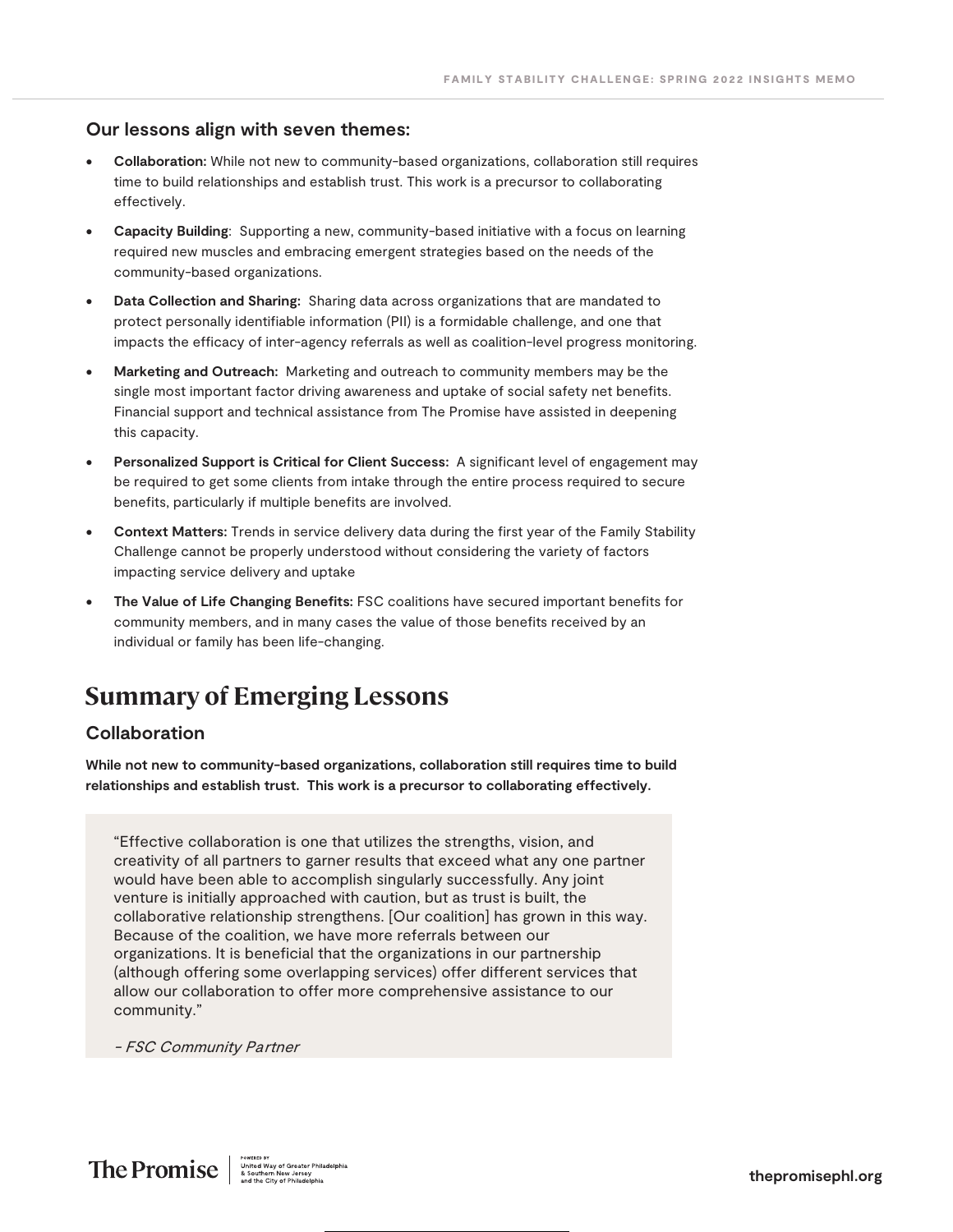Some of the coalitions with a history of working closely together were able to quickly organize themselves into a formal partnership arrangement. Others, who had never formally collaborated prior to this initiative, needed to get to know each other and develop the level of trust required to plan, problem-solve, and innovate together. The participating organizations devoted themselves to developing and nurturing these relationships, reflecting an investment of what is often a community-based organization's most precious resource: time.

We have also noted that the burden of collaboration is not always evenly distributed. Our hope was to create teams of equals, but the truth is that the lead organizations bear the responsibility of reporting and complying with contractual agreements with The Promise, which often puts them in the uncomfortable position of being seen as the organization 'in charge' of the coalition. We seek to learn more about that dynamic in Year Two as we work with coalitions to deepen coordination, communication, and engagement in each of the coalitions.

#### **Capacity Building**

**Supporting a new, community-based initiative with a focus on learning required new muscles and embracing emergent strategies based on the needs of the community-based organizations.**

"By being part of The Promise, we are "in the loop" we receive a lot of guidance; we learned a lot from the convenings, and we use this daily in our work…"

- FSC Community Partner

The Promise always had a vision of moving away from using data for accountability and toward the use of data for learning and continuous improvement. This required a shift in the traditional funder-grantee relationship that took some months for everyone involved to become accustomed to. We sought to create the conditions for the organizations to learn from their work and the work of their partners by creating reporting structures that were designed to facilitate reflection, rather than the traditional focus on accountability. This was no small feat given the perception of pressure to demonstrate high performance in the early months of the work. We are still learning about how to best support the partners in their journey and will continue to solicit feedback in formal and informal ways along the way.

In addition to changing the focus of reporting from accountability to learning, we built a number of processes, systems, and supports to provide ongoing assistance where we were able to do so. Each coalition meets with The Promise team every other week to hear and share updates, surface challenges and opportunities, and troubleshoot as needed. By staying in a close community with our partners, we were able to advocate for necessary resources to improve the experience of the partners, and therefore, the community members they serve. In February 2022, we extended one of the bi-monthly sessions to 90 minutes for an in-depth review of data on service provision in the first two reporting periods, and to create space for collective sensemaking about the trends, contextual factors that support or constrain their work, ongoing data needs, and ideas for program improvement.

In addition to the regular meetings with each individual coalition, the full group of 24 participating organizations was brought together from September 2021 to March 2022 for twohour virtual convenings on three occasions. These convenings were designed as peer-to-peer learning opportunities and focused on making connections across the coalitions, as well as

# $\text{The Promise} \left| \begin{array}{c} \text{ {{\bf P}romise} } \\ \text{{{\bf P}romise} } \end{array} \right| \overset{\text{{{\bf P}owates av}}} {\underset{\text{no~of the low } \text{ of Greater } \text{ {\bf Phliadelphia}}} {\underset{\text{{{\bf N} of Gredter } \text{ Phliadelphia}}} {\underset{\text{}}{{\bf N} of the City of \text{ Phliadelphia}}}$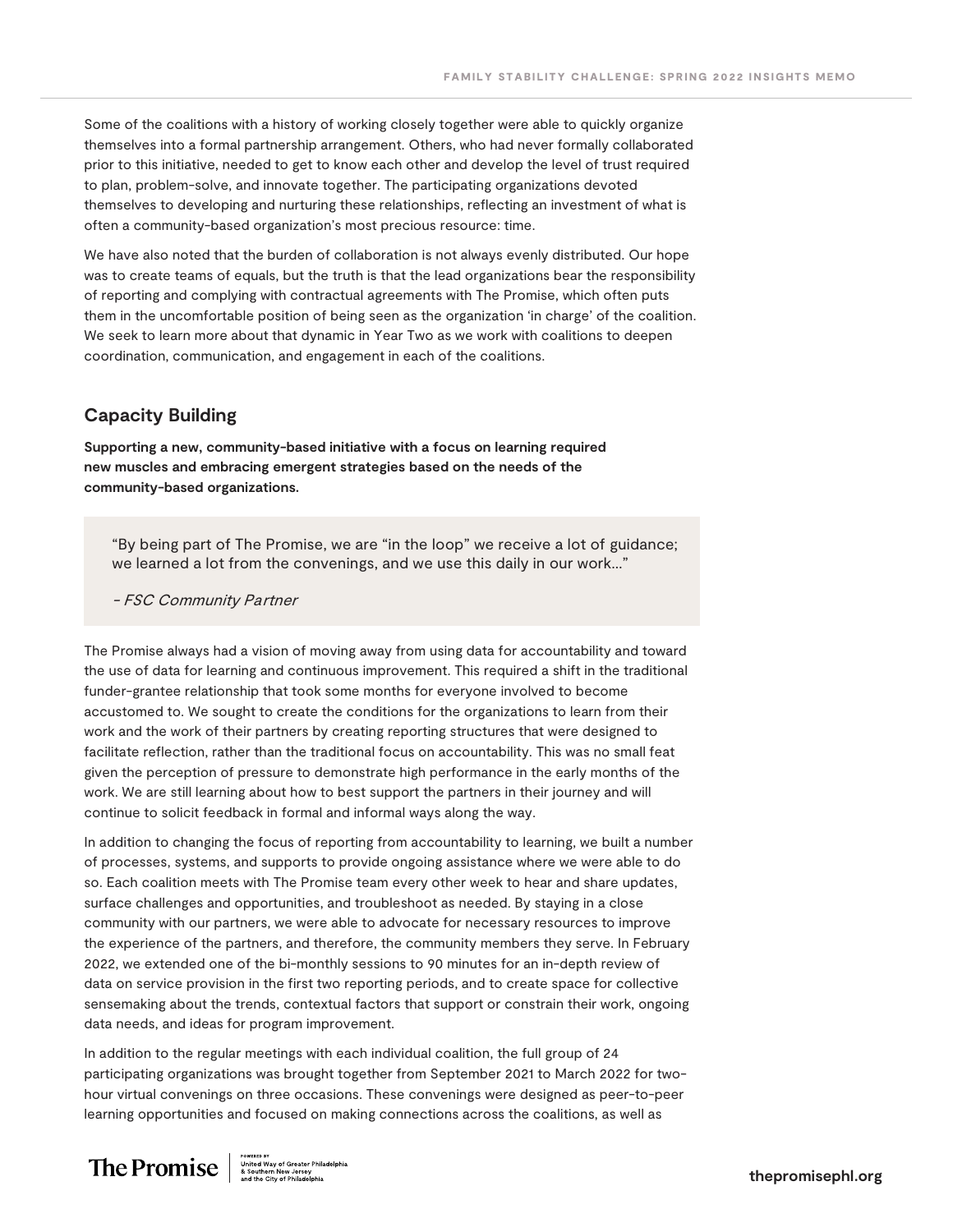providing space to engage subject matter experts on particular topics of interest, such as sharing early learnings, resolving data collection challenges, and exploring strategies to improve marketing and outreach. We continue to solicit our next topics of focus from the community partners and plan on continuing to engage in 2-hour convenings every other month for the length of The Promise.

We also created a monthly newsletter to support the development of a shared identity among The Promise grantees and ensure the partners were updated on the broader efforts related to The Promise. Outside of the formal structures for information sharing that were put in place, our team has provided coaching, outreach to City agencies, and other support to the coalitions as needed. We were able to build some key bridges to staff in key city agencies and with other actors in the benefits access landscape as a result of these conversations.

#### **Data Collection and Sharing**

**Sharing data across organizations that are mandated to protect personally identifiable information is a formidable challenge and one that impacts the efficacy of inter-agency referrals as well as coalition-level progress monitoring.**

"The quantity of data can be difficult to compile each month because larger organizations use different data systems to store data for different programs within their agency, such as different systems for clients receiving tax services and housing services."

- FSC Community Partner

Data analysis is an important aspect of the Family Stability Challenge because we hope to quickly learn about strategies or innovations that are working to reach previously underserved populations and share insights about effective practice within the group of coalitions and more broadly with stakeholders in the City. Real-time data analysis is also a key to understanding how well the inter-agency referral processes in the coalitions are working, and to identify what if any tactical modifications are called for. Given the centrality of data to this work, a significant investment in technical assistance was made at the outset of the Challenge. We knew that each organization came to this work with strong data systems in place because they are the city's strongest providers of social safety net services. What we did not know at the outset was how diverse the data management systems would be across the participating organizations. Our initial inventory of data management systems revealed that the organizations that comprise the four coalitions use at least 13 different data systems. Understanding that it would be burdensome to the organizations to impose yet another system solely for the purpose of tracking FSC-related service provision, we opted to create a solution that would allow the coalitions to work with an existing system and export quarterly reports to The Promise team.

Over the first three quarters of the Challenge a number of observations about data management emerged primarily related to data sharing and inter-agency referrals. Most important among the challenges are the constraints that each organization must navigate to protect personally identifiable information for each of its clients. The coalitions have a goal that they will share information with their coalition partners as part of a "warm handoff" from one agency to the next when a client is found to be eligible for services or benefits that an organization offers.

# $\text{The Promise} \left\| \text{``\tiny United\textsc{hiral}\atop \textsc{3}~\textsc{3}~\textsc{4}~\textsc{4}~\textsc{4}~\textsc{4}}\right\|_{\textsc{and the City of Philadelphi}}^{\text{source or "hiladelphi}}$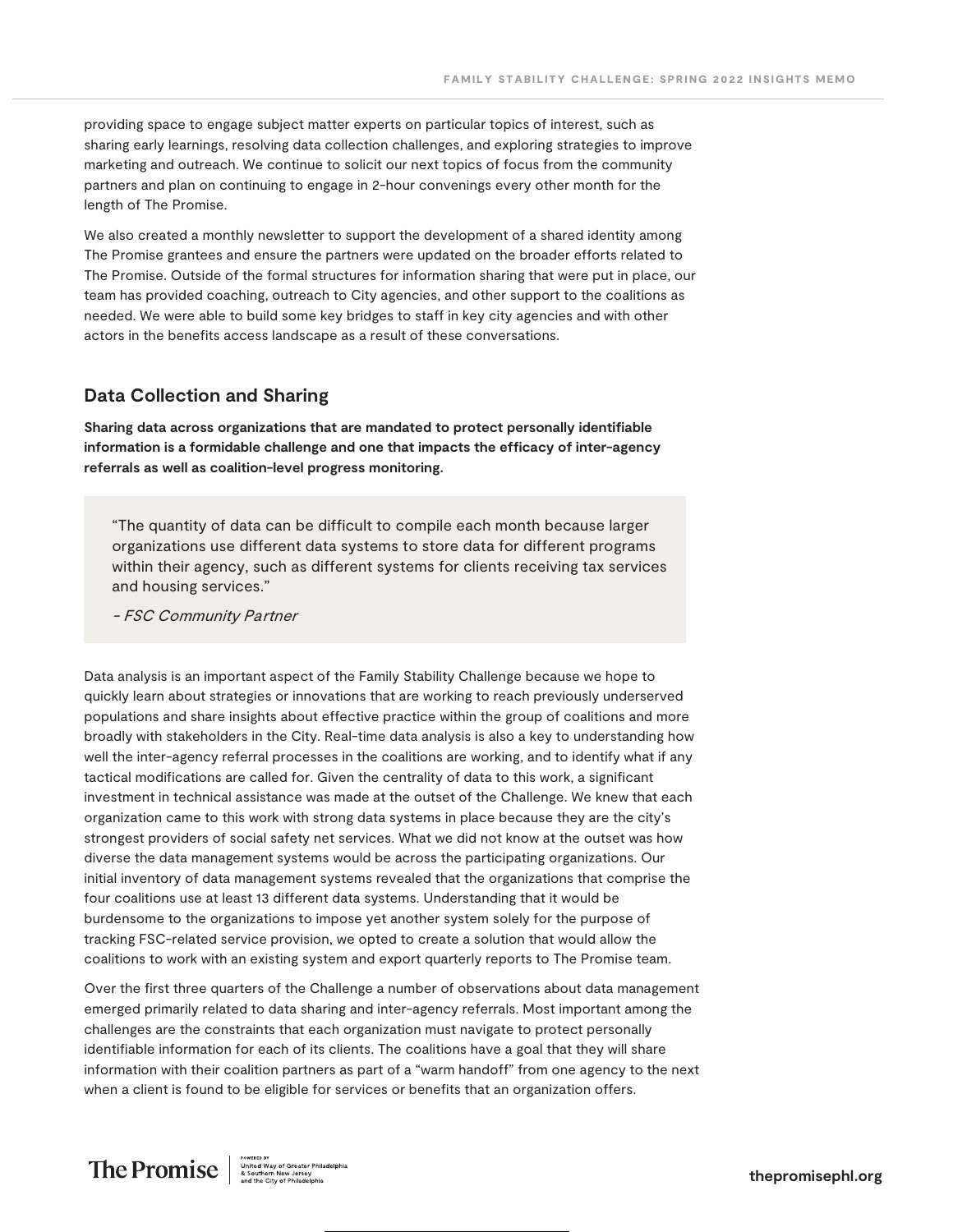It goes without saying that the capacity to share data is critical to the Family Stability Challenge model: member organizations must refer clients from one organization to the next because they each have unique areas of expertise. For example, some partners focus on tax preparation and are experts in identifying tax credits, while others address housing supports and understand the menu of available programs, eligibility requirements, and application processes. Data sharing is the key component to seamless referrals and the ability of the organization that does intake for a community member to conduct follow-up throughout the many stages of the application process.

We also learned that coalitions have found it challenging to develop a consistent reporting system across their organizations because of the wide range of benefits and services they provide. The rapid ramp-up of service delivery did not provide adequate time to develop a deep understanding of services beyond their sphere of expertise and to develop a shared vocabulary about how those services would be tracked in a coalition-level database.

As we look ahead to the second year of work, one of our highest priorities is to reimagine the data system used to track clients and services, starting with the development of a common data dictionary that each coalition will use in reporting. We are also working to implement an improved data collection system so that we might capture additional data that the coalitions have requested and that we believe will enrich our understanding of the bright spots and ongoing challenges related to expanding the range of benefits obtained by the clients served.

#### **Marketing and Outreach**

**Marketing and outreach to community members may be the single most important factor driving awareness and uptake of social safety net benefits. Financial support and technical assistance from The Promise have assisted in deepening this capacity.**

"The outreach efforts of [our organization and our partners] have been instrumental in reaching individuals and families who possibly will benefit from the services and which are available, especially for them. The success of the program is represented by families who indicate that they would not have received the benefits if outreach was not conducted by [our coalition]."

- FSC Community Partner

Each coalition budgeted funds for improving or creating marketing and outreach strategies designed to target specific neighborhoods or populations within the City. Grantee organizations used a wide variety of outreach and marketing tactics, including door-to-door canvassing, distribution and/or posting of fliers in targeted communities, advertising in public agencies and on public transportation, and extensive social media marketing. We learned in conversations with the coalitions that these methods, along with old-fashioned word-of-mouth referrals made by satisfied clients, seem to have worked. While no data was systematically collected to determine which approaches were most effective, the member organizations shared compelling anecdotal evidence that they were successfully raising awareness about their work and driving new clients to their agencies. In Year Two we hope to modify our data collection approaches so that we are better able to determine which marketing and outreach strategies are most effective in particular communities or for particular types of benefits.

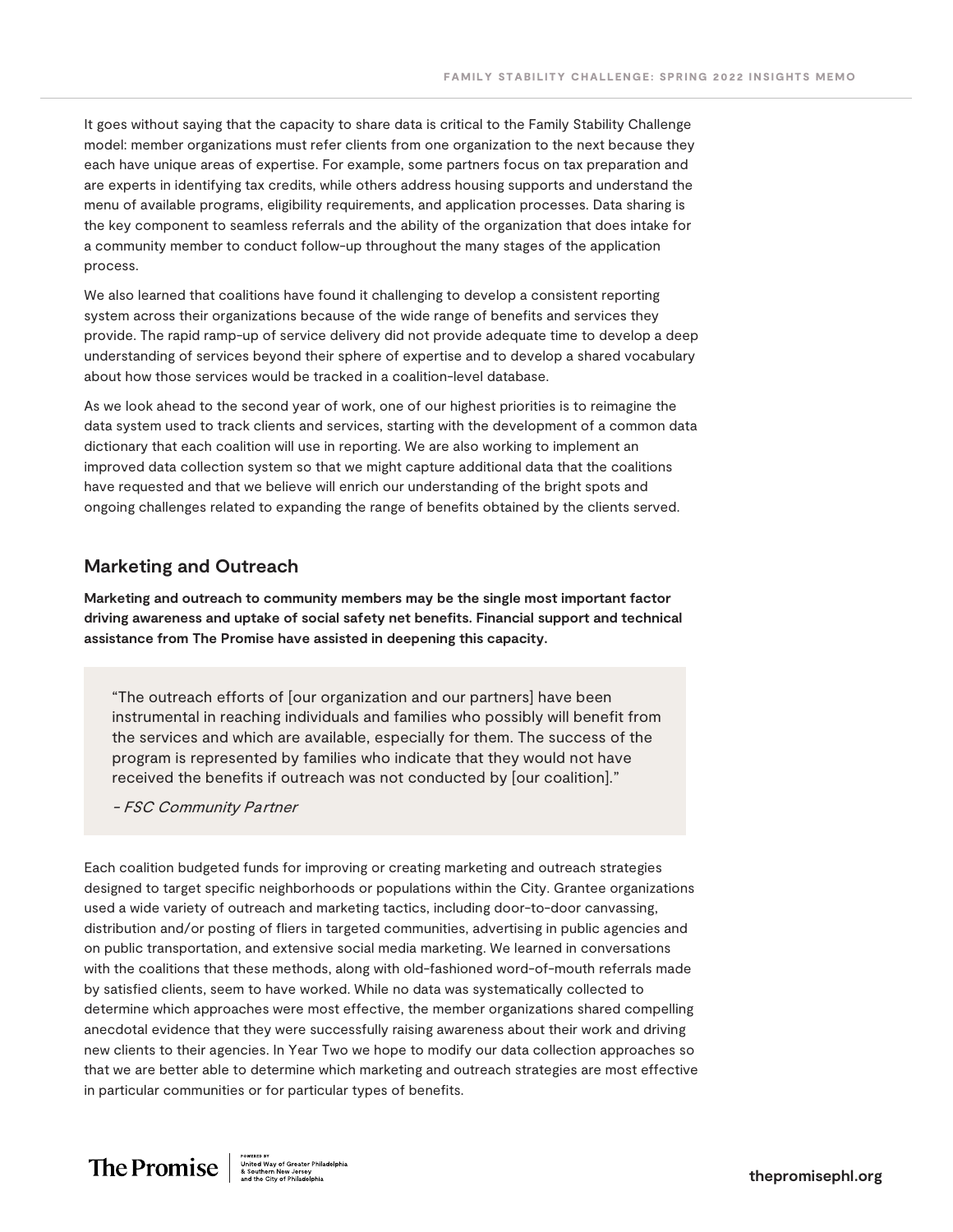#### **Personalized Support is Critical for Client Success**

**A significant level of engagement may be required to get some clients from intake through the entire process required to secure benefits, particularly if multiple benefits are involved.**

"Mr. H came to [our agency] to apply for Food Stamp (SNAP) benefits. Our counselor assisted him to fill out the documents he needed and complete the SNAP application on the COMPASS website. Our counselor also screened his eligibility for other programs and described the programs to him. Mr. H might be eligible for LIHEAP, PWD TAP, and senior tax freeze programs… During [a subsequent] session, the counselor followed up with the client and was thrilled to know that his SNAP application was approved for \$393 monthly. Now Mr. H and his wife can save \$4,716 annually for grocery expenses... The LIHEAP, PWD, and TAP applications were also submitted during this session…. **[Our team] had 14 interactions to assist Mr. H to apply for these programs to lower his household expenses so he can save and be financially stable.** A lot of the time was spent assisting clients in gathering the appropriate documentation and follow-up. But with the client's cooperation and patience, we both can accomplish the goals."

There may be a perception that "one-stop" benefits screening streamlines the process of applying for multiple benefits or simplifies the administrative process, but we have observed that is not always the case. We have learned that community organization staff are frequently required to spend hours on one client's application, which may involve many follow-up calls with agencies to ascertain the status of an application or to work with a client to secure all required documentation. When this is taken into account, the service numbers that the coalitions have produced in under a year seem far more impressive than they may appear to be on the surface, reflecting many hours of investment for each bundle of benefits secured.

#### **Context Matters**

**Trends in service delivery data during the first year of the Family Stability Challenge cannot be properly understood without considering the variety of factors impacting service delivery and uptake.**

"Initially, in December, [our organization] was planning for in-person tax filing sites but due to the resurgence of COVID-19 and its ongoing iterations, we had to pivot to provide drop-off sites and virtual tax preparation instead with phone follow-up. Having drop-off sites means fewer individuals are engaged on-site which decreases the completion of referrals and can result in delays regarding benefits follow-up. This makes the collaborative network play an even more important role by implementing a strong referral pathway off-site that hadn't existed as extensively in the past, but COVID-19 still represents the greatest challenge to our mission."

- FSC Community Partner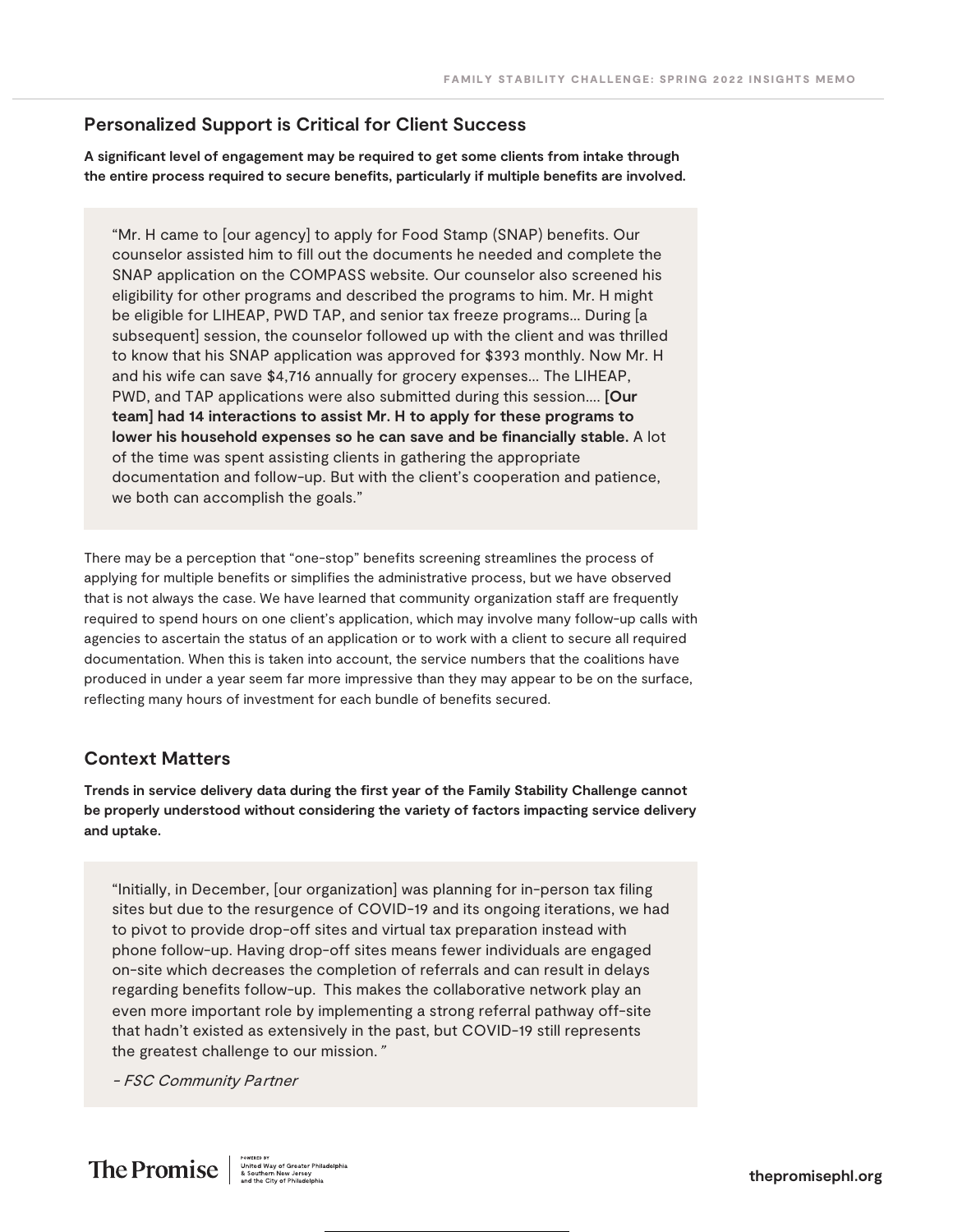The Family Stability Challenge ramped up rapidly during a COVID surge in the Summer of 2021. This was a period of tremendous need and tremendous opportunity: economic hardships resulting from the pandemic heightened demand for emergency food, housing, and income support. At the same time new federal policies, such as the expanded Child Tax Credit, and local policies, like the rental and mortgage assistance programs, created an opportunity to extend a financial lifeline to thousands of families - if they could be supported to file their taxes before the July 2021 deadline. The launch or sunsetting of federal and local policies and programs also impacted the trend in benefits applications. In August 2021, the federally-mandated eviction moratorium expired, creating an increased demand for rental assistance. On the flip-side, utility companies were prohibited from shutting off heat during the peak winter season, which may explain fewer than expected requests for the LIHEAP program during the winter months.

#### **The Value of Life-Changing Benefits**

**FSC coalitions have secured important benefits for community members, and in many cases, the value of those benefits received by an individual or family has been life-changing.**

"Ms. A is a 45-year-old woman who was struggling to get by even before the pandemic fueled economic slowdown. She was working four low-wage jobs, patching together income, to support herself before she lost them all in the pandemic. She tried to apply for the new Pandemic Unemployment Assistance (PUA) program but faced bureaucratic obstacles in navigating the online portal to access benefits. After months of trying on her own with no results, [our agency] was able to help her claim the additional unemployment benefits. [Our] persistent advocacy on behalf of Ms. A with the Department of Labor finally moved her claim forward and she received \$11,745 in unemployment benefits to help put her on the path to economic stability."

One of the delights in this work is the payoff: people in need are receiving the help they so desperately require. During this first year of implementation, we have heard several accounts of these types of wins, and when we consider that thousands of individuals and families have been served, we are hopeful that this work will indeed live up to its promise to Philadelphia.

"Mr. K is homeless and living in the backroom of a Woodland Avenue business. He was referred to Southwest CDC because he didn't have an ID and needed money to get a duplicate driver's license. We gave him the \$32.50 he needed for PennDOT, and he received his license. Mr. K had not received any stimulus money in 2020 or 2021 because he had not filed his taxes. So Southwest CDC referred Mr. K to the African Culture Alliance of North America (aka ACANA) to get his taxes done. After he filed his taxes, ACANA told Mr. K that he would be receiving almost \$4,000 in stimulus funds. The stimulus refund will help him get back on his feet. Southwest CDC is also giving him a place to sleep while they help remove other barriers to Mr. K achieving financial wellness."

- FSC Community Partner

 $\text{The Promise} \left\| \begin{array}{c} \text{powers on} \\ \text{United way of Greater Philadelphia} \\ \text{8 Southern New Jersey} \\ \text{and the City of Philadelphia} \end{array} \right\|$ 

**thepromisephl.org**